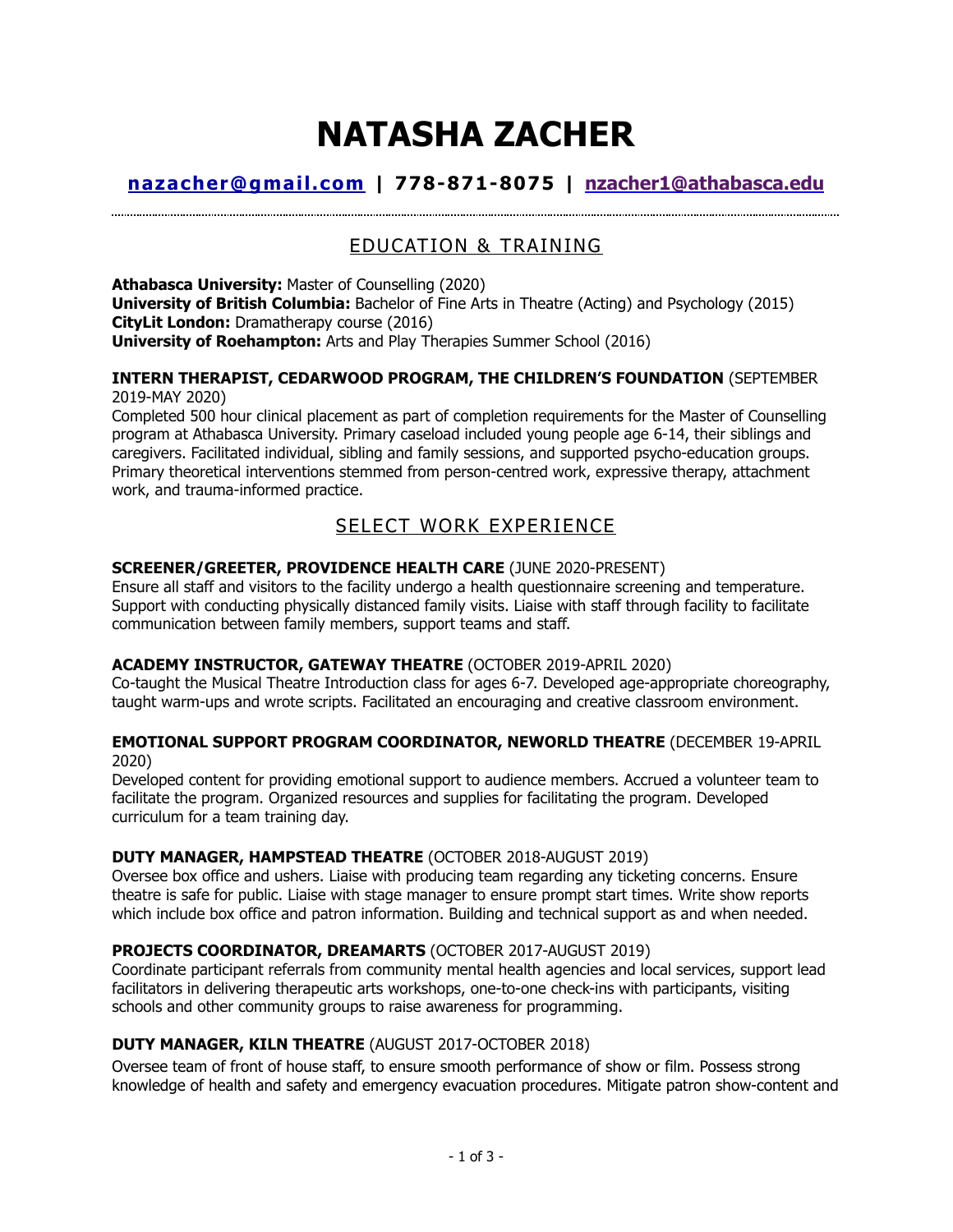ticket related conflicts. Locking up the venue after the performance or film. Delivering show reports to senior staff. Building and technical support as and when needed.

## **ARTISTIC STAFF, CHICKENSHED THEATRE** (SEPTEMBER 2016-OCTOBER 2018)

Supporting evening children's theatre sessions, by providing instructional support and one-to-one assistance for students with special needs. I also co-facilitated Chickenshed's therapeutic arts outreach programming in Chelsea and Westminster Hospital, bringing storytelling and music to the paediatric ward.

## **SPECIAL EDUCATION NEEDS (SEN) TEACHING ASSISTANT, JACK TIZARD SCHOOL**

(SEPTEMBER 2016-SEPTEMBER 2017)

Support pupils in welfare, social, health, and learning matters. Promote self esteem and independence, while recognizing their individual health and safety needs. Adhere to good safeguarding practices at all times. Assist with the design and deliverance of education, behaviour, and personal care plans. Liaise with therapists to carry out clinical plans, including occupational therapy, physiotherapy, and speech and language therapy.

**DRAMA INSTRUCTOR, RONALD MCDONALD HOUSE BC & YUKON** (APRIL 2016-AUGUST 2016) Created lesson plans and delivered a weekly drama class for children staying at Ronald McDonald House, a non-profit which provides housing for families away from their homes while their children undergo treatment for serious illnesses and injuries at BC Children's Hospital.S

## **FRONT OF HOUSE MANAGER, GATEWAY THEATRE** (AUGUST 2015-AUGUST 2016)

Greeted patrons, coordinated with the Head Carpenter and Stage Manager to start the performance, mitigated patron show-content and ticket related conflicts, managed and supervised the rotating nightly on-site team of volunteers and bar staff, locked up the theatre post-performance.

## **EDUCATION COORDINATOR, GATEWAY THEATRE** (SEPTEMBER 2014-AUGUST 2016)

Developed and administered outreach programming for the Gateway Academy for the Performing Arts, facilitated classes and workshops, contributed to grants, connected with families, community partners, and school districts. Designed and adhered to programming and producing budgets.

**ARTIST IN RESIDENCE, GILMORE ELEMENTARY SCHOOL** (OCTOBER 2015-DECEMBER 2015) Co-wrote, directed and stage managed a musical to be performed by the students of Gilmore Elementary School. Taught choreography, music and scene work to the students, and liaised with the school's administration and teaching staff and Parent Advisory Council to coordinate technical, logistical and financial needs.

### **BEHAVIOURAL INTERVENTIONIST, ABLE DEVELOPMENTAL CLINIC** (AUGUST 2015-DECEMBER 2015)

Used ABA (Applied Behavioural Analysis) techniques to work with a young male on the autism spectrum. Followed and administered ABA plan as designed by the Behavioural Consultant, collected data, wrote session notes, and attended team meetings.

# SELECT VOLUNTEER EXPERIENCE

### **COVID-19 VOLUNTEER, SAFE SENIORS STRONG COMMUNITIES, SOUTH VANCOUVER NEIGHBOURHOOD HOUSE** (APRIL 2020-PRESENT)

Deliver groceries to and make weekly mental health check-in phone calls with isolated local seniors.

#### **CHOREOGRAPHER, ADAPTED MUSICAL THEATRE PROGRAM, VANCOUVER PARK BOARD**  (SEPTEMBER 2011-JANUARY 2014)

A musical theatre performance program for teenagers with cognitive challenges. Facilitated group work ethic and cooperation, created and taught choreography, mitigated conflicts between students. Contributed to the writing process of the year-end musical.